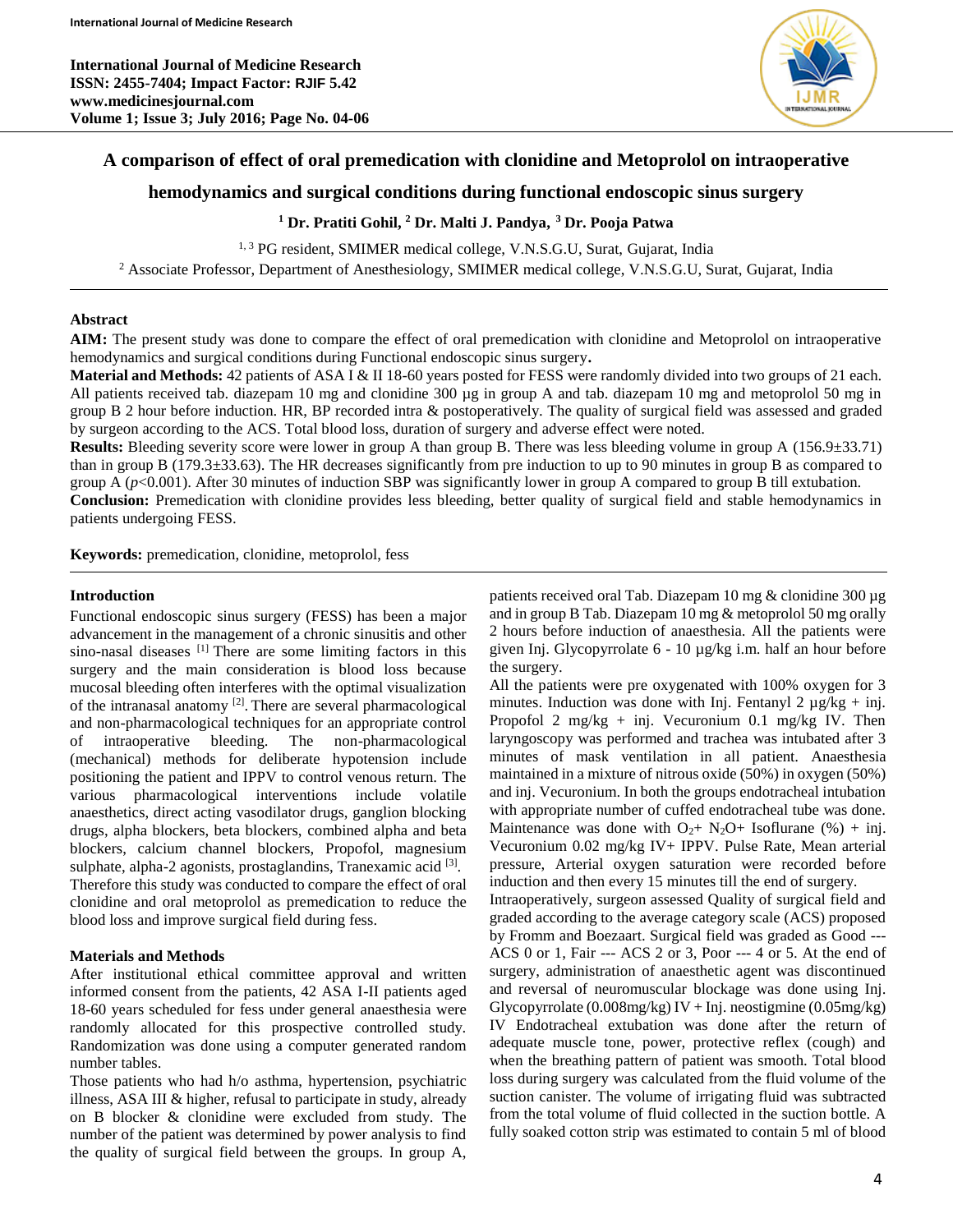and partially soaked one to contain 2-3 ml of blood. Total Duration of surgery was recorded.

Patients were observed every 15 minutes till 2 hours for Spo2, pulse rate, blood pressure, sedation score, visual analogue scale (pain), nausea and vomiting, complication, adverse effects if any were recorded.

During the intraoperative period and postoperative period the occurrence of side effects like hypotension and bradycardia were noted. Hypotension defined as 30% decrease in systolic blood pressure as compared with baseline control value was noted. Bradycardia was considered when heart rate less than 55/minute, if occurred treated appropriately.

At the end of study statistical analysis was done. This study included Quantitative data. Quantitative data presented as mean and SD and to compare the mean at two groups, applied independent t- test at 95% level of significance, data analysis was done by Microsoft excel and SPSS 18 software.

#### **Results**

There was no statistically significant difference between groups with regard to age, sex and duration of surgery as shown in Table 1.

|                            | <b>Group A</b><br>$(Mean \pm SD)$ | <b>Group B</b><br>$(Mean \pm SD)$ | P value |
|----------------------------|-----------------------------------|-----------------------------------|---------|
| Age (years)                | $33 \pm 10$                       | $34 \pm 15$                       | >0.05   |
| Weight (kg)                | $64 + 4.3$                        | $63+6$                            | >0.05   |
| Sex(F:M)                   | 10:11                             | 11:10                             | >0.05   |
| Duration of surgery (mins) | $148.6 \pm 34.83$                 | $151.4 \pm 30.71$                 | >0.05   |

**Table 1:** Demographic distribution

**Table 2:** total blood loss during surgery

|                                | <b>Group A</b><br>$(Mean \pm SD)$ | <b>Group B</b><br>$(Mean \pm SD)$     | P value |
|--------------------------------|-----------------------------------|---------------------------------------|---------|
| <b>Total Blood Loss</b><br>MI) |                                   | $156.9 \pm 33.71$   $179.3 \pm 33.63$ | < 0.05  |

**Table 3:** Quality of surgical field

| <b>ACS Grade</b> | Good        | Fair       | Poor         |
|------------------|-------------|------------|--------------|
| Group A          | 12(57.14%)  | 7(33.33%)  | $2(9.52\%)$  |
| Group B          | $2(9.52\%)$ | 10(47.61%) | $9(42.85\%)$ |

Hemodynamically systolic blood pressure was significantly lower in group A as compared to group B from after 30 minutes of induction to up till extubation  $(p<0.01)$  (fig. 1). There was no significant difference noted in diastolic blood pressure in between the two groups. While comparing mean heart rates between the two groups, before induction to 90 minutes after induction it decreases from  $76.48 \pm 1.887$  to  $67.9 \pm 0.436$  per minutes in group A and  $67.43 \pm 1.121$  to  $64.19 \pm 1.078$  per minutes in group B ( $p<0.01$ ). Up till extubation, there was no significant difference in mean heart rate in between the groups observed  $(p>0.05)$  (fig 2).